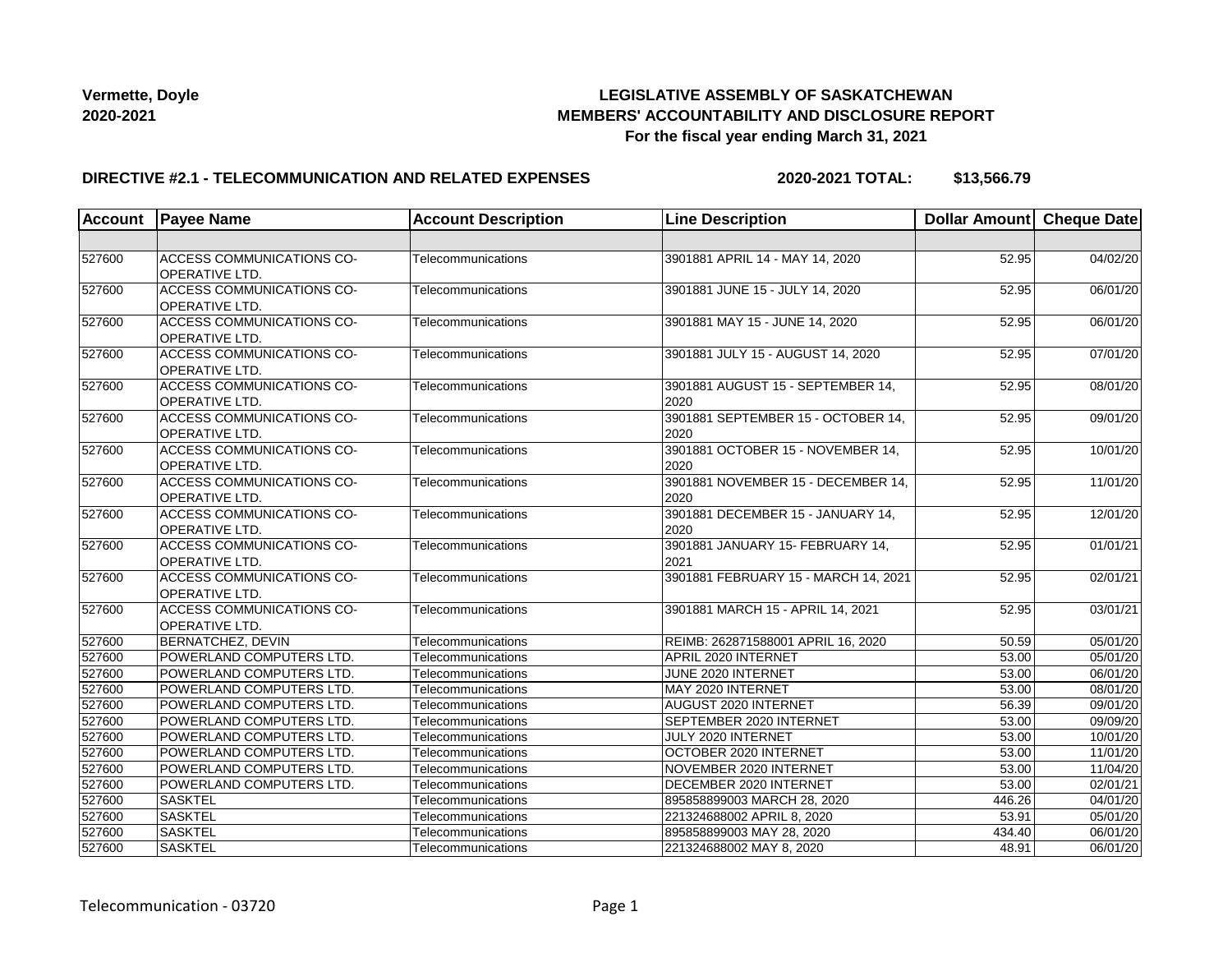# **LEGISLATIVE ASSEMBLY OF SASKATCHEWAN MEMBERS' ACCOUNTABILITY AND DISCLOSURE REPORT For the fiscal year ending March 31, 2021**

# **DIRECTIVE #2.1 - TELECOMMUNICATION AND RELATED EXPENSES**

**2020-2021 TOTAL: \$13,566.79**

| Account | <b>Payee Name</b>   | <b>Account Description</b>           | <b>Line Description</b>                                 | Dollar Amount Cheque Date |                       |
|---------|---------------------|--------------------------------------|---------------------------------------------------------|---------------------------|-----------------------|
|         |                     |                                      |                                                         |                           |                       |
| 527600  | <b>SASKTEL</b>      | Telecommunications                   | 895858899003 APRIL 28, 2020                             | 434.36                    | 06/01/20              |
| 527600  | <b>SASKTEL</b>      | Telecommunications                   | 221324688002 JUNE 8, 2020                               | 53.91                     | 07/01/20              |
| 527600  | <b>SASKTEL</b>      | Telecommunications                   | 895858899003 JUNE 28, 2020                              | 432.42                    | 07/01/20              |
| 527600  | <b>SASKTEL</b>      | Telecommunications                   | 221324688002 JULY 8, 2020                               | 48.91                     | 08/01/20              |
| 527600  | <b>SASKTEL</b>      | Telecommunications                   | 895858899003 JULY 28, 2020                              | 433.22                    | 09/01/20              |
| 527600  | <b>SASKTEL</b>      | Telecommunications                   | 221324688002 AUGUST 8, 2020                             | 51.41                     | 09/01/20              |
| 527600  | <b>SASKTEL</b>      | Telecommunications                   | 895858899003 AUGUST 28, 2020                            | 436.29                    | 09/01/20              |
| 527600  | <b>SASKTEL</b>      | Telecommunications                   | <b>RTV-DOYLE VERMETTE-MOBILE DEVICE</b><br><b>USAGE</b> | $-48.91$                  | 09/10/20              |
| 527600  | SASKTEL             | Telecommunications                   | 221324688002 SEPTEMBER 8, 2020                          | 51.41                     | 10/01/20              |
| 527600  | <b>SASKTEL</b>      | Telecommunications                   | 895858899003 OCTOBER 28, 2020                           | 444.90                    | 11/01/20              |
| 527600  | <b>SASKTEL</b>      | Telecommunications                   | 895858899003 SEPTEMBER 28, 2020                         | 438.22                    | 11/01/20              |
| 527600  | <b>SASKTEL</b>      | Telecommunications                   | 221324688002 OCTOBER 8, 2020                            | 53.91                     | 11/01/20              |
| 527600  | <b>SASKTEL</b>      | Telecommunications                   | 221324688002 NOV 8, 2020                                | 53.91                     | 11/08/20              |
| 527600  | <b>SASKTEL</b>      | Telecommunications                   | 895858899003 NOVEMBER 28, 2020                          | 433.76                    | 01/01/21              |
| 527600  | <b>SASKTEL</b>      | Telecommunications                   | 895858899003 DECEMBER 28, 2020                          | 585.30                    | 01/01/21              |
| 527600  | <b>SASKTEL</b>      | Telecommunications                   | 221324688002 JANUARY 8, 2021                            | 53.91                     | 01/08/21              |
| 527600  | <b>SASKTEL</b>      | Telecommunications                   | 895858899003 JANUARY 28, 2021                           | 433.75                    | 02/01/21              |
| 527600  | <b>SASKTEL</b>      | Telecommunications                   | 221324688002 FEBRUARY 8, 2021                           | 50.43                     | 03/01/21              |
| 527600  | <b>SASKTEL</b>      | Telecommunications                   | 895858899003 FEBRUARY 28, 2021                          | 434.44                    | 03/01/21              |
| 527600  | <b>SASKTEL</b>      | Telecommunications                   | 221324688002 MARCH 8, 2021                              | 50.43                     | 03/08/21              |
| 527600  | VERMETTE, DOYLE A.  | Telecommunications                   | REIMB: 954927999005 MAY 22, 2020                        | 77.65                     | 06/01/20              |
| 527600  | VERMETTE, DOYLE A.  | Telecommunications                   | REIMB: 954927999005 APRIL 22, 2020                      | 77.65                     | 06/01/20              |
| 527600  | VERMETTE, DOYLE A.  | Telecommunications                   | REIMB: 954927999005 JUN 22, 2020                        | 77.65                     | 07/18/20              |
| 527600  | VERMETTE, DOYLE A.  | Telecommunications                   | 954927999005 JULY 22, 2020                              | 77.65                     | 08/01/20              |
| 527600  | VERMETTE, DOYLE A.  | Telecommunications                   | REIMB: 954927999005 AUGUST 22, 2020                     | 77.65                     | 09/01/20              |
| 527600  | VERMETTE, DOYLE A.  | Telecommunications                   | REIMB: 954927999005 SEPTEMBER 22,<br>2020               | 77.65                     | 11/01/20              |
| 527600  | VERMETTE, DOYLE A.  | Telecommunications                   | REIMB: 954927999005 OCTOBER 22, 2020                    | 79.98                     | 11/01/20              |
| 527600  | VERMETTE, DOYLE A.  | Telecommunications                   | REIMB: 954927999005 NOVEMBER 22,<br>2020                | 77.65                     | 12/01/20              |
| 527600  | VERMETTE, DOYLE A.  | Telecommunications                   | REIMB: 9549279-5 JANUARY 22, 2021                       | 79.98                     | 02/01/21              |
| 527600  | VERMETTE, DOYLE A.  | Telecommunications                   | REIMB: 9549279-5 DECEMBER 2,2 2020                      | 77.65                     | 02/01/21              |
| 530600  | <b>SASKTEL</b>      | Placement - Tender Ads               | 895858899003 NOVEMBER 28, 2020                          | 4,657.80                  | 01/01/21              |
| 555000  | <b>WIRELESS AGE</b> | <b>Other Material and Supplies</b>   | APPLIE IPHONE 12 & ACCESSORIES                          | 55.60                     | $\overline{02}/01/21$ |
| 565200  | <b>WIRELESS AGE</b> | Office Furniture and Equipment - Exp | <b>APPLIE IPHONE 12 &amp; ACCESSORIES</b>               | 996.39                    | 02/01/21              |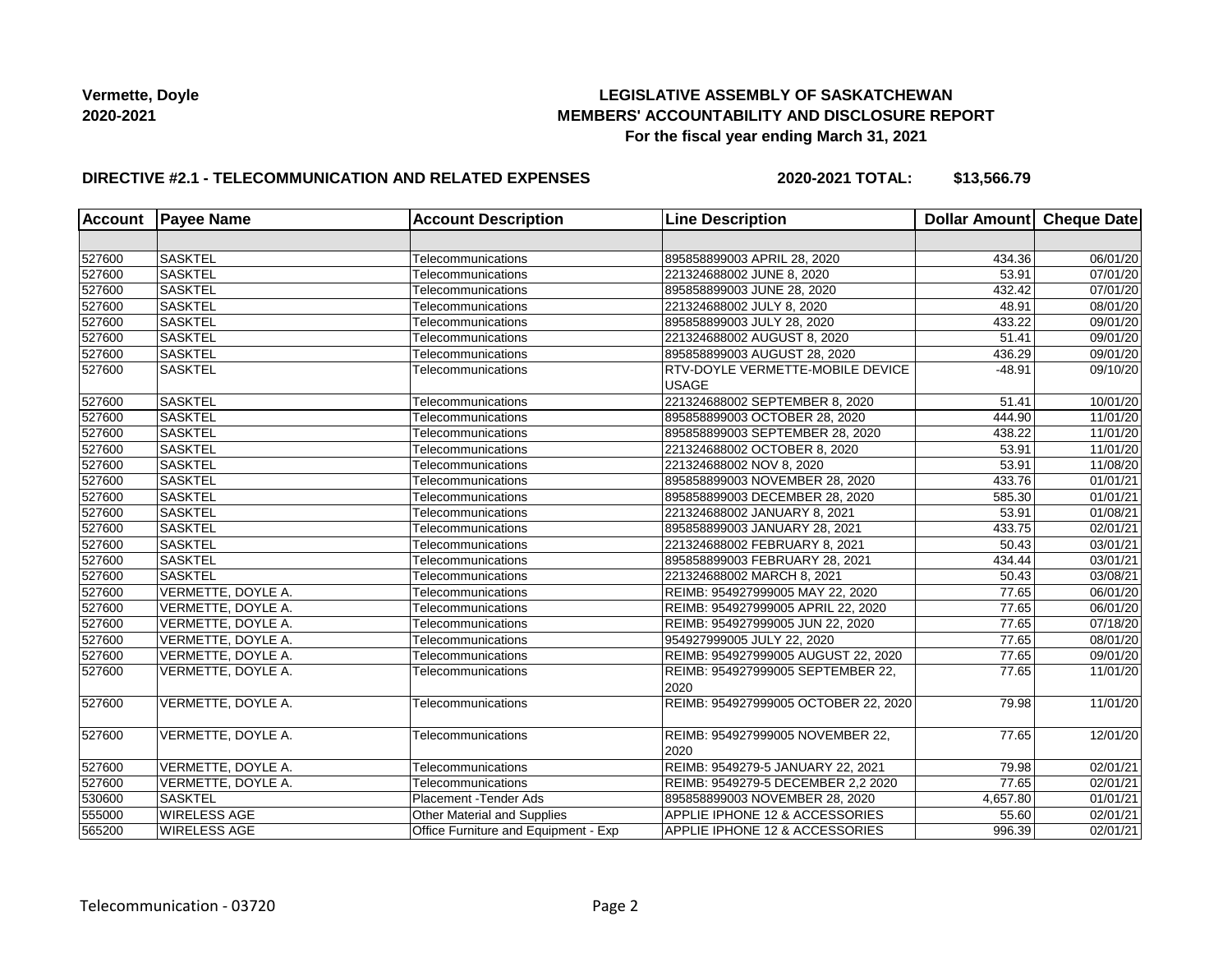# **LEGISLATIVE ASSEMBLY OF SASKATCHEWAN MEMBERS' ACCOUNTABILITY AND DISCLOSURE REPORT For the fiscal year ending March 31, 2021**

### **DIRECTIVE #3.1 - MLA TRAVEL AND LIVING EXPENSES**

**2020-2021 TOTAL: \$42,132.47**

| <b>Account</b> | <b>Payee Name</b>                    | <b>Account Description</b>  | <b>Line Description</b>                                    | Dollar Amount Cheque Date |                       |
|----------------|--------------------------------------|-----------------------------|------------------------------------------------------------|---------------------------|-----------------------|
|                |                                      |                             |                                                            |                           |                       |
| 541900         | <b>LEGACY APARTMENTS CORPORATION</b> | Elected Rep - Travel        | DECEMBER 2020 MLA REGINA<br><b>ACCOMMODATIONS</b>          | 955.00                    | 01/01/21              |
| 541900         | LEGACY APARTMENTS CORPORATION        | <b>Elected Rep - Travel</b> | JANUARY 2021 MLA REGINA<br><b>ACCOMMODATIONS</b>           | 955.00                    | 01/01/21              |
| 541900         | LEGACY APARTMENTS CORPORATION        | Elected Rep - Travel        | FEBRUARY 2021 MLA REGINA<br><b>ACCOMMODATIONS</b>          | 955.00                    | 02/01/21              |
| 541900         | LEGACY APARTMENTS CORPORATION        | <b>Elected Rep - Travel</b> | MARH 2021 MLA REGINA<br><b>ACCOMMODATIONS</b>              | 955.00                    | 02/10/21              |
| 541900         | VERMETTE, DOYLE A.                   | Elected Rep - Travel        | MLA TRAVEL APRIL 19 - MAY 4, 2020                          | 731.45                    | 06/03/20              |
| 541900         | VERMETTE, DOYLE A.                   | Elected Rep - Travel        | APRIL 2020 MLA REGINA<br><b>ACCOMMODATIONS</b>             | 45.79                     | 06/09/20              |
| 541900         | VERMETTE, DOYLE A.                   | Elected Rep - Travel        | MLA TRAVEL MAY 21 - JUNE 9, 2020                           | 2,533.82                  | 06/11/20              |
| 541900         | VERMETTE, DOYLE A.                   | Elected Rep - Travel        | MLA TRAVEL JUNE 14 - 21, 2020                              | 1,581.80                  | 06/23/20              |
| 541900         | VERMETTE, DOYLE A.                   | <b>Elected Rep - Travel</b> | MLA TRAVEL JUNE 22 - 28, 2020                              | 999.55                    | 07/01/20              |
| 541900         | VERMETTE, DOYLE A.                   | <b>Elected Rep - Travel</b> | MLA TRAVEL JUNE 29 - 30, 2020                              | 510.10                    | 07/03/20              |
| 541900         | VERMETTE, DOYLE A.                   | <b>Elected Rep - Travel</b> | MLA TRAVEL JULY 2 - 3, 2020                                | 730.25                    | 07/03/20              |
| 541900         | VERMETTE, DOYLE A.                   | Elected Rep - Travel        | MLA TRAVEL JULY 6 - 9, 2020                                | 583.20                    | 07/15/20              |
| 541900         | VERMETTE, DOYLE A.                   | Elected Rep - Travel        | JUN 2020 MLA REGINA<br><b>ACCOMMODATION</b>                | 67.57                     | 07/18/20              |
| 541900         | VERMETTE, DOYLE A.                   | Elected Rep - Travel        | MLA TRAVEL JULY 11 - 20, 2020                              | 2,288.77                  | $\overline{07/21/20}$ |
| 541900         | VERMETTE, DOYLE A.                   | Elected Rep - Travel        | MLA TRAVEL JULY 22 - 24, 2020                              | 1,042.92                  | 07/27/20              |
| 541900         | VERMETTE, DOYLE A.                   | <b>Elected Rep - Travel</b> | MLA TRAVEL JUL 25-31, 2020                                 | 1,745.72                  | 08/06/20              |
| 541900         | VERMETTE, DOYLE A.                   | <b>Elected Rep - Travel</b> | MLA TRAVEL AUGUST 1 - 7, 2020                              | 1,068.60                  | 08/11/20              |
| 541900         | VERMETTE, DOYLE A.                   | <b>Elected Rep - Travel</b> | JULY 2020 MLA REGINA<br><b>ACCOMMODATIONS</b>              | 97.54                     | 08/12/20              |
| 541900         | VERMETTE, DOYLE A.                   | Elected Rep - Travel        | MLA TRAVEL AUGUST 10 - 14, 2020                            | 1,059.90                  | 08/18/20              |
| 541900         | VERMETTE, DOYLE A.                   | <b>Elected Rep - Travel</b> | MLA TRAVEL AUGUST 17 - SEPTEMBER<br>4, 2020                | 1,942.90                  | 09/08/20              |
| 541900         | VERMETTE, DOYLE A.                   | Elected Rep - Travel        | MLA TRAVEL SEPTEMBER 5 - 13, 2020                          | 1,269.67                  | 09/14/20              |
| 541900         | VERMETTE, DOYLE A.                   | Elected Rep - Travel        | AUGUST 2020 MLA REGINA<br><b>ACCOMMODATIONS</b>            | 37.27                     | 09/14/20              |
| 541900         | VERMETTE, DOYLE A.                   | <b>Elected Rep - Travel</b> | MLA TRAVEL SEP 15-17, 2020                                 | 853.40                    | 09/21/20              |
| 541900         | VERMETTE, DOYLE A.                   | <b>Elected Rep - Travel</b> | MLA TRAVEL SEPTEMBER 25-26, 2020                           | 512.00                    | 11/06/20              |
| 541900         | VERMETTE, DOYLE A.                   | <b>Elected Rep - Travel</b> | NOVEMBER 2-4, 2020 MLA TRAVEL                              | 895.72                    | 11/10/20              |
| 541900         | VERMETTE, DOYLE A.                   | Elected Rep - Travel        | SEPTEMBER/OCTOBER 2020 MLA<br><b>REGINA ACCOMMODATIONS</b> | 101.47                    | 11/10/20              |
| 541900         | VERMETTE, DOYLE A.                   | Elected Rep - Travel        | MLA TRAVEL NOVEMBER 23 - 25, 2020                          | 895.72                    | 11/26/20              |
| 541900         | VERMETTE, DOYLE A.                   | <b>Elected Rep - Travel</b> | MLA TRAVEL NOVEMBER 29, 2020                               | 390.71                    | 12/01/20              |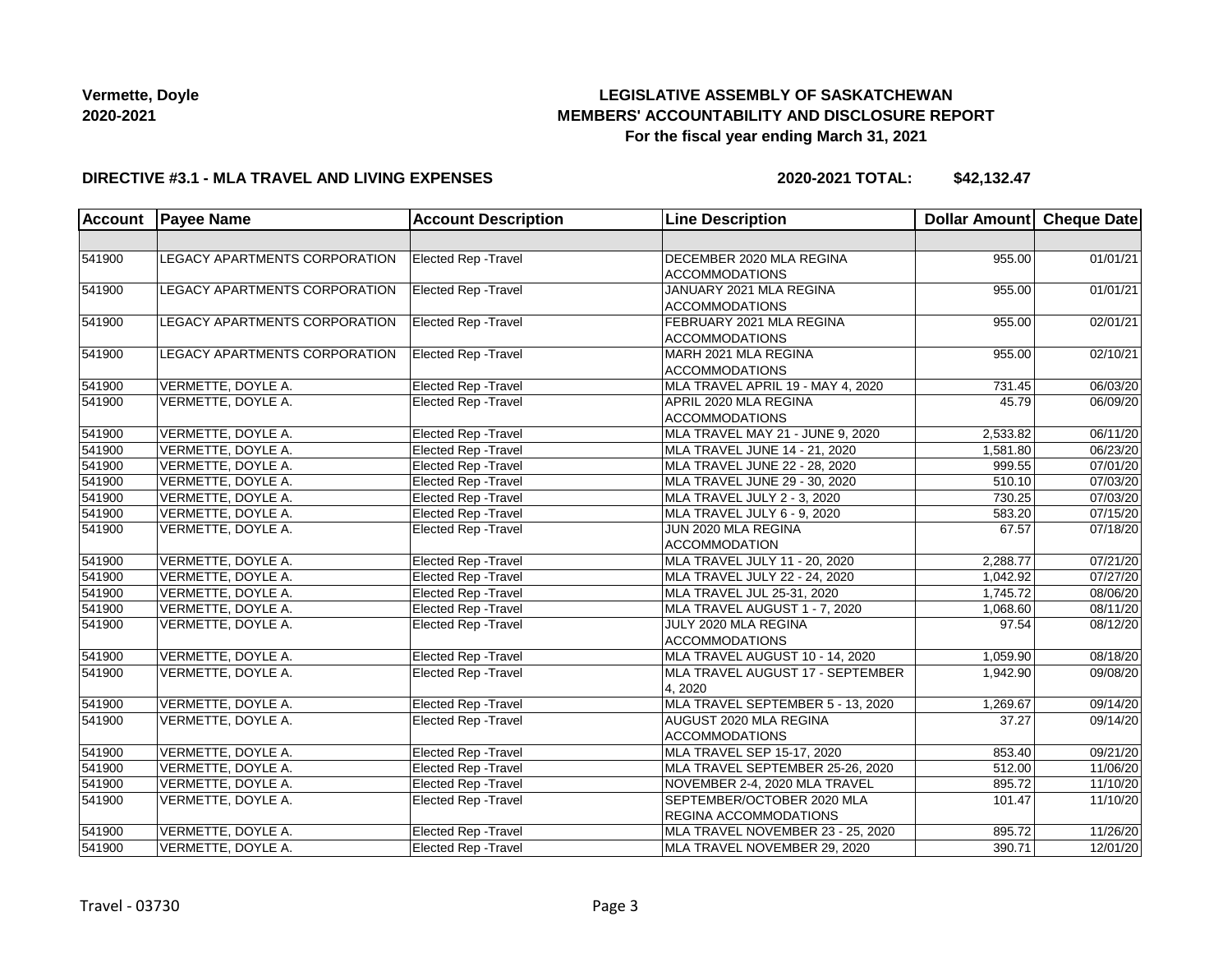# **LEGISLATIVE ASSEMBLY OF SASKATCHEWAN MEMBERS' ACCOUNTABILITY AND DISCLOSURE REPORT For the fiscal year ending March 31, 2021**

### **DIRECTIVE #3.1 - MLA TRAVEL AND LIVING EXPENSES**

**2020-2021 TOTAL: \$42,132.47**

| <b>Account</b> | <b>Payee Name</b>  | <b>Account Description</b>  | <b>Line Description</b>                                   | Dollar Amount Cheque Date |          |
|----------------|--------------------|-----------------------------|-----------------------------------------------------------|---------------------------|----------|
|                |                    |                             |                                                           |                           |          |
| 541900         | VERMETTE, DOYLE A. | Elected Rep - Travel        | MLA TRAVEL NOVEMBER 30 -<br>DECEMBER 6, 2020              | 1,082.72                  | 12/07/20 |
| 541900         | VERMETTE, DOYLE A. | Elected Rep - Travel        | NOVEMBER 2020 MLA REGINA<br><b>ACCOMMODATIONS</b>         | 36.77                     | 12/09/20 |
| 541900         | VERMETTE, DOYLE A. | Elected Rep - Travel        | MLA TRAVEL DECEMBER 7 - 10, 2020                          | 640.36                    | 12/11/20 |
| 541900         | VERMETTE, DOYLE A. | Elected Rep - Travel        | MLA TRAVEL DEC 15-17, 2020                                | 895.72                    | 12/27/20 |
| 541900         | VERMETTE, DOYLE A. | Elected Rep - Travel        | MLA TRAVEL DECEMBER 19 - 20, 2020                         | 508.51                    | 01/01/21 |
| 541900         | VERMETTE, DOYLE A. | Elected Rep - Travel        | MLA TRAVEL FEBRUARY 4-5, 2021                             | 829.51                    | 02/08/21 |
| 541900         | VERMETTE, DOYLE A. | Elected Rep - Travel        | DECEMBER 2021 MLA REGINA<br><b>ACCOMMODATIONS</b>         | 32.70                     | 02/10/21 |
| 541900         | VERMETTE, DOYLE A. | Elected Rep - Travel        | MLA TRAVEL FEBRUARY 15-16, 2021                           | 713.68                    | 02/22/21 |
| 541900         | VERMETTE, DOYLE A. | Elected Rep - Travel        | MLA TRAVEL FEBRUARY 19 - 22, 2021                         | 977.43                    | 03/01/21 |
| 541900         | VERMETTE, DOYLE A. | Elected Rep - Travel        | MLA TRAVEL FEBRUARY 28 - MARCH 2,<br>2021                 | 902.21                    | 03/03/21 |
| 541900         | VERMETTE, DOYLE A. | Elected Rep - Travel        | MLA TRAVEL MAR 7-9, 2021                                  | 902.21                    | 03/10/21 |
| 541900         | VERMETTE, DOYLE A. | <b>Elected Rep - Travel</b> | MLA TRAVEL MARCH 13 - 15, 2021                            | 1,197.17                  | 03/22/21 |
| 541900         | VERMETTE, DOYLE A. | Elected Rep - Travel        | JANUARY/FEBRUARY 2021 MLA REGINA<br><b>ACCOMMODATIONS</b> | 67.64                     | 03/31/21 |
| 541900         | <b>WS HOLDINGS</b> | Elected Rep - Travel        | APRIL 2020 MLA REGINA<br><b>ACCOMMODATIONS</b>            | 930.00                    | 04/01/20 |
| 541900         | <b>WS HOLDINGS</b> | Elected Rep - Travel        | MAY 2020 MLA REGINA<br><b>ACCOMMODATION</b>               | 930.00                    | 04/25/20 |
| 541900         | <b>WS HOLDINGS</b> | Elected Rep - Travel        | JUNE 2020 MLA REGINA<br><b>ACCOMMODATION</b>              | 930.00                    | 05/15/20 |
| 541900         | <b>WS HOLDINGS</b> | Elected Rep - Travel        | JULY 2020 MLA REGINA<br><b>ACCOMMODATION</b>              | 930.00                    | 06/07/20 |
| 541900         | <b>WS HOLDINGS</b> | Elected Rep - Travel        | AUG 2020 MLA REGINA<br><b>ACCOMMODATIONS</b>              | $-930.00$                 | 07/07/20 |
| 541900         | <b>WS HOLDINGS</b> | Elected Rep - Travel        | AUG 2020 MLA REGINA<br><b>ACCOMMODATIONS</b>              | 930.00                    | 07/07/20 |
| 541900         | <b>WS HOLDINGS</b> | Elected Rep - Travel        | AUGUST 2020 MLA REGINA<br><b>ACCOMMODATIONS</b>           | 955.00                    | 07/16/20 |
| 541900         | <b>WS HOLDINGS</b> | Elected Rep - Travel        | SEPTEMBER 2020 MLA REGINA<br><b>ACCOMMODATIONS</b>        | 955.00                    | 08/17/20 |
| 541900         | <b>WS HOLDINGS</b> | Elected Rep - Travel        | OCTOBER 2020 MLA REGINA<br><b>ACCOMMODATION</b>           | 955.00                    | 09/15/20 |
| 541900         | <b>WS HOLDINGS</b> | Elected Rep - Travel        | NOVEMBER 2020 MLA REGINA<br><b>ACCOMMODATIONS</b>         | 955.00                    | 10/13/20 |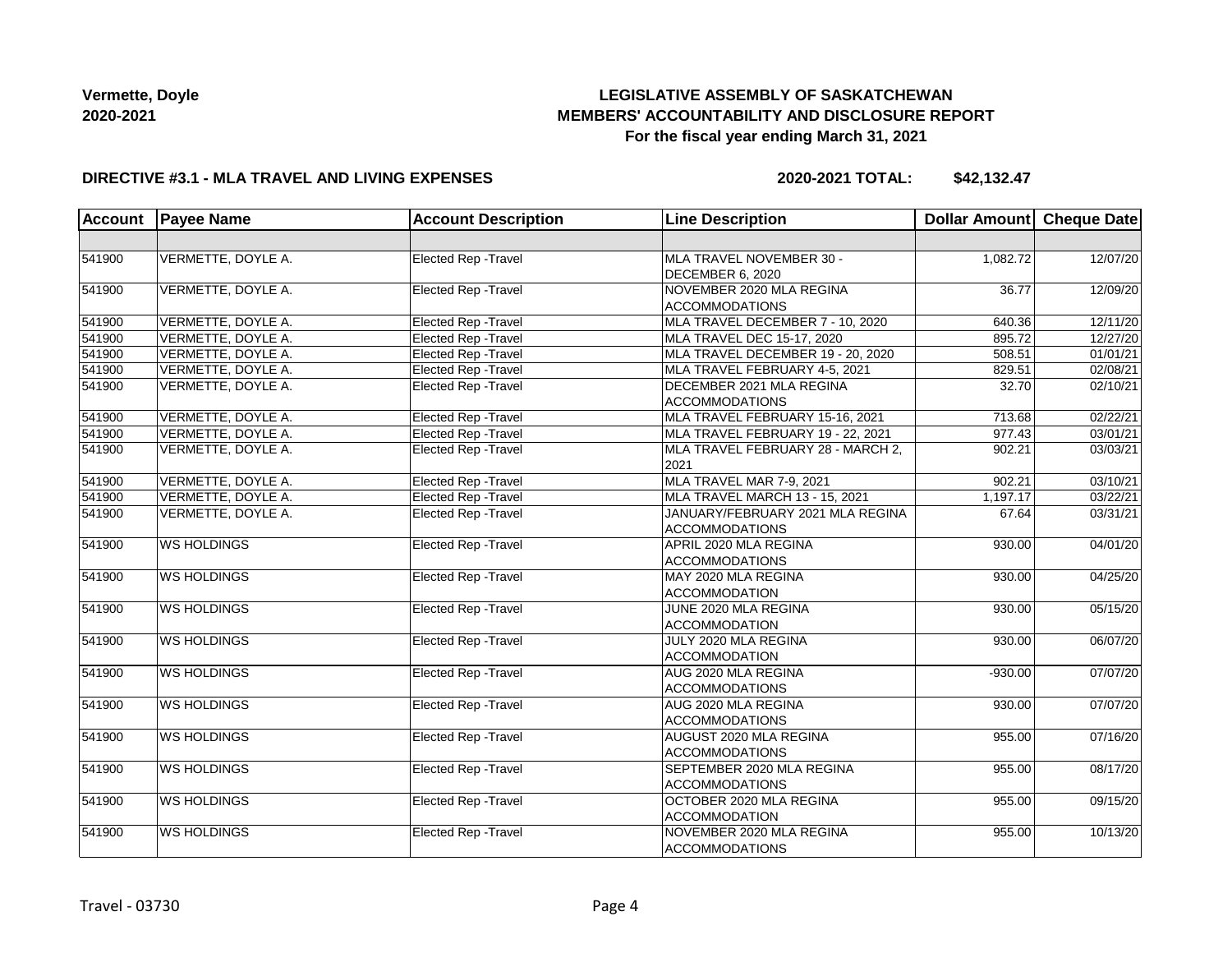# **LEGISLATIVE ASSEMBLY OF SASKATCHEWAN MEMBERS' ACCOUNTABILITY AND DISCLOSURE REPORT For the fiscal year ending March 31, 2021**

### **DIRECTIVE #3.1 - MLA TRAVEL AND LIVING EXPENSES**

**2020-2021 TOTAL: \$42,132.47**

| <b>IAccount</b> | <b>IPavee Name</b>  | <b>IAccount Description</b> | Line Description                 | <b>Dollar Amountl Cheque Date</b> |          |
|-----------------|---------------------|-----------------------------|----------------------------------|-----------------------------------|----------|
|                 |                     |                             |                                  |                                   |          |
| 541900          | <b>IWS HOLDINGS</b> | Elected Rep - Travel        | <b>IDECEMBER 2020 MLA REGINA</b> | 955.00                            | 11/16/20 |
|                 |                     |                             | <b>IACCOMMODATIONS</b>           |                                   |          |
| 541900          | <b>IWS HOLDINGS</b> | Elected Rep - Travel        | <b>IDECEMBER 2020 MLA REGINA</b> | $-955.00$                         | 01/08/21 |
|                 |                     |                             | <b>ACCOMMODATIONS</b>            |                                   |          |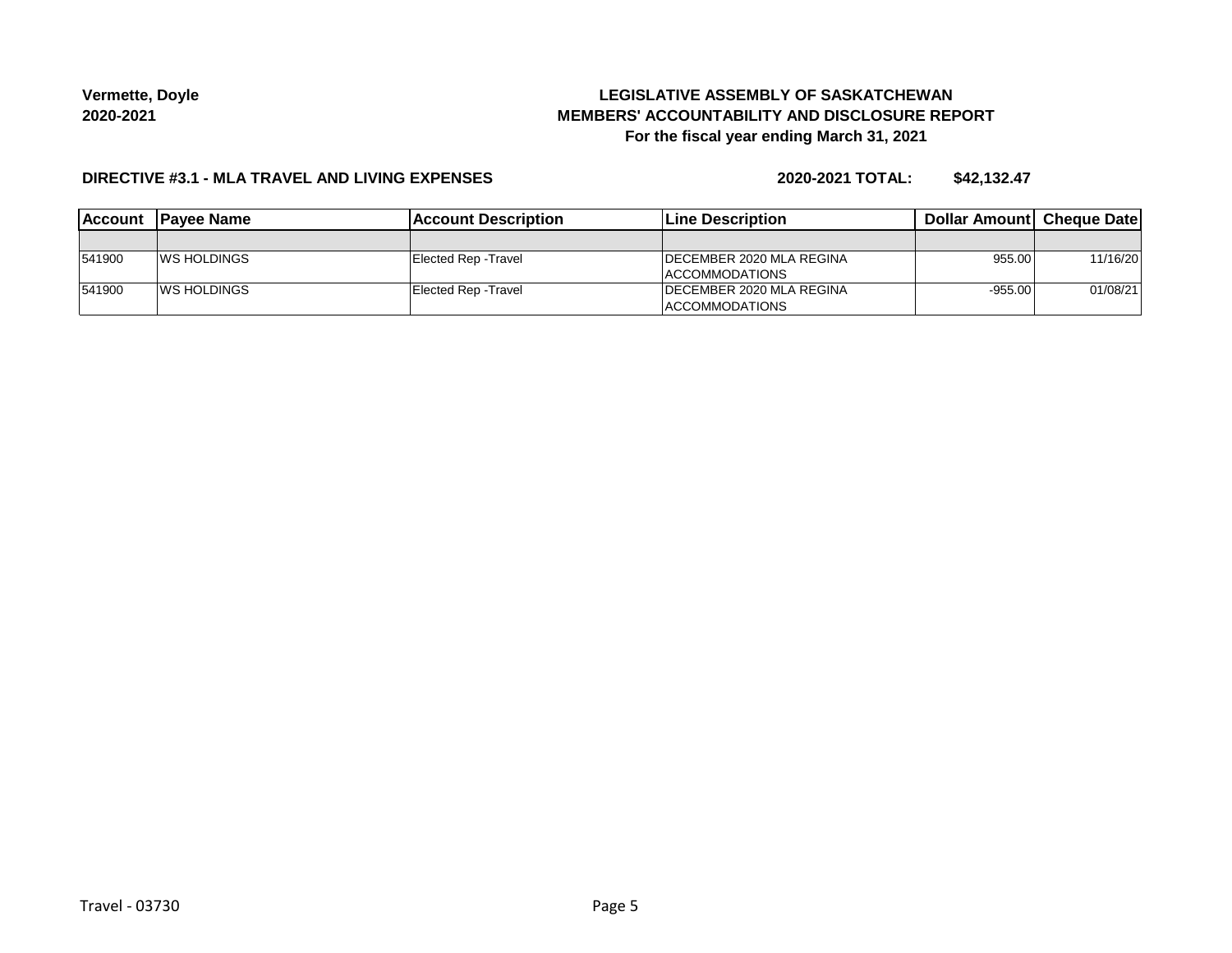# **LEGISLATIVE ASSEMBLY OF SASKATCHEWAN MEMBERS' ACCOUNTABILITY AND DISCLOSURE REPORT For the fiscal year ending March 31, 2021**

### **DIRECTIVE #4.1 - CONSTITUENCY SERVICE EXPENSES**

| <b>Account</b> | <b>Payee Name</b>                                   | <b>Account Description</b>                | <b>Line Description</b>        | <b>Dollar Amount</b> | <b>Cheque Date</b> |
|----------------|-----------------------------------------------------|-------------------------------------------|--------------------------------|----------------------|--------------------|
|                |                                                     |                                           |                                |                      |                    |
| 522000         | 593799 SASK. LTD.                                   | Rent of Ground, Buildings and Other Space | JUNE 2020 MLA OFFICE RENT      | 1,100.00             | 06/01/20           |
| 522000         | 593799 SASK. LTD.                                   | Rent of Ground, Buildings and Other Space | MAY 2020 MLA OFFICE RENT       | 1,100.00             | 06/01/20           |
| 522000         | 593799 SASK. LTD.                                   | Rent of Ground, Buildings and Other Space | APRIL 2020 MLA OFFICE RENT     | 1,100.00             | 06/01/20           |
| 522000         | 593799 SASK. LTD.                                   | Rent of Ground, Buildings and Other Space | JULY 2020 MLA OFFICE RENT      | 1,100.00             | 07/01/20           |
| 522000         | 593799 SASK. LTD.                                   | Rent of Ground, Buildings and Other Space | AUGUST 2020 MLA OFFICE RENT    | 1,100.00             | 11/09/20           |
| 522000         | 593799 SASK. LTD.                                   | Rent of Ground, Buildings and Other Space | OCTOBER 2020 MLA OFFICE RENT   | 1,100.00             | 11/09/20           |
| 522000         | 593799 SASK. LTD.                                   | Rent of Ground, Buildings and Other Space | SEPTEMBER 2020 MLA OFFICE RENT | 1,100.00             | 11/09/20           |
| 522000         | 593799 SASK. LTD.                                   | Rent of Ground, Buildings and Other Space | NOVEMBER 2020 MLA OFFICE RENT  | 1,100.00             | 01/01/21           |
| 522000         | 593799 SASK. LTD.                                   | Rent of Ground, Buildings and Other Space | JANUARY 2021 MLA OFFICE RENT   | 1,100.00             | 01/01/21           |
| 522000         | 593799 SASK. LTD.                                   | Rent of Ground, Buildings and Other Space | DECEMBER 2020 MLA OFFICE RENT  | 1,100.00             | 01/01/21           |
| 522000         | 593799 SASK. LTD.                                   | Rent of Ground, Buildings and Other Space | FEBRUARY 2021 MLA OFFICE RENT  | 1,100.00             | 01/27/21           |
| 522000         | 593799 SASK. LTD.                                   | Rent of Ground, Buildings and Other Space | MARCH 2021 MLA OFFICE RENT     | 1,100.00             | 02/10/21           |
| 522200         | TOSHIBA TEC CANADA BUSINESS<br><b>SOLUTIONS INC</b> | <b>Rent of Photocopiers</b>               | <b>COPIER CHARGES</b>          | 17.61                | 04/01/20           |
| 522200         | TOSHIBA TEC CANADA BUSINESS<br><b>SOLUTIONS INC</b> | Rent of Photocopiers                      | <b>COPIER CHARGES</b>          | 134.48               | 04/13/20           |
| 522200         | TOSHIBA TEC CANADA BUSINESS<br><b>SOLUTIONS INC</b> | <b>Rent of Photocopiers</b>               | <b>COPIER CHARGES</b>          | 136.74               | 06/01/20           |
| 522200         | TOSHIBA TEC CANADA BUSINESS<br><b>SOLUTIONS INC</b> | Rent of Photocopiers                      | <b>COPIER CHARGES</b>          | 134.48               | 06/18/20           |
| 522200         | TOSHIBA TEC CANADA BUSINESS<br><b>SOLUTIONS INC</b> | <b>Rent of Photocopiers</b>               | <b>COPIER CHARGES</b>          | 134.48               | 08/01/20           |
| 522200         | TOSHIBA TEC CANADA BUSINESS<br><b>SOLUTIONS INC</b> | Rent of Photocopiers                      | <b>COPIER CHARGES</b>          | 216.89               | 09/01/20           |
| 522200         | <b>TOSHIBA TEC CANADA BUSINESS</b><br>SOLUTIONS INC | Rent of Photocopiers                      | <b>COPIER CHARGES</b>          | 136.77               | 10/01/20           |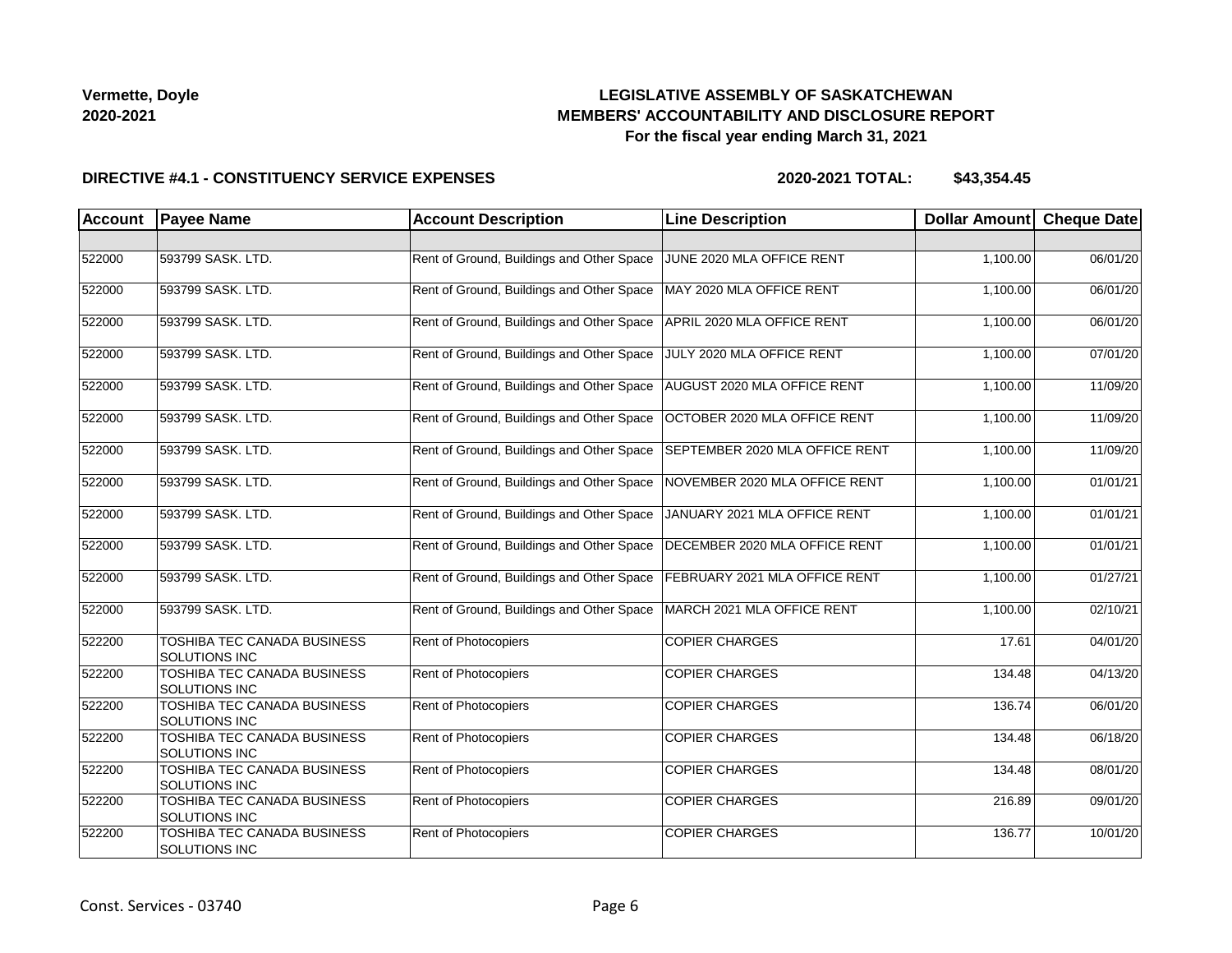# **LEGISLATIVE ASSEMBLY OF SASKATCHEWAN MEMBERS' ACCOUNTABILITY AND DISCLOSURE REPORT For the fiscal year ending March 31, 2021**

### **DIRECTIVE #4.1 - CONSTITUENCY SERVICE EXPENSES**

| <b>Account</b> | <b>Payee Name</b>                                                    | <b>Account Description</b>           | <b>Line Description</b>       | <b>Dollar Amount</b> | Cheque Date |
|----------------|----------------------------------------------------------------------|--------------------------------------|-------------------------------|----------------------|-------------|
|                |                                                                      |                                      |                               |                      |             |
| 522200         | TOSHIBA TEC CANADA BUSINESS<br><b>SOLUTIONS INC</b>                  | <b>Rent of Photocopiers</b>          | <b>COPIER CHARGES</b>         | 137.35               | 11/01/20    |
| 522200         | TOSHIBA TEC CANADA BUSINESS<br><b>SOLUTIONS INC</b>                  | Rent of Photocopiers                 | <b>COPIER CHARGES</b>         | 137.52               | 01/01/21    |
| 522200         | TOSHIBA TEC CANADA BUSINESS<br><b>SOLUTIONS INC</b>                  | <b>Rent of Photocopiers</b>          | <b>COPIER CHARGES</b>         | 134.48               | 01/01/21    |
| 522200         | TOSHIBA TEC CANADA BUSINESS<br><b>SOLUTIONS INC</b>                  | Rent of Photocopiers                 | <b>COPIER CHARGES</b>         | 134.86               | 01/01/21    |
| 522200         | TOSHIBA TEC CANADA BUSINESS<br><b>SOLUTIONS INC</b>                  | <b>Rent of Photocopiers</b>          | <b>COPIER CHARGES</b>         | 135.44               | 03/01/21    |
| 522200         | TOSHIBA TEC CANADA BUSINESS<br><b>SOLUTIONS INC</b>                  | <b>Rent of Photocopiers</b>          | <b>COPIER CHARGES</b>         | 135.23               | 03/01/21    |
| 522500         | <b>WATT AGENCIES INC.</b>                                            | <b>Insurance Premiums</b>            | C70063353-7 INSURANCE 2020    | 611.62               | 08/01/20    |
| 525000         | MINISTER OF FINANCE-MINISTRY OF<br>SASKBUILDS AND PROCUREMENT        | Postal, Courier, Freight and Related | APRIL 2020 MAIL SERVICES      | 50.67                | 07/01/20    |
| 525000         | MINISTER OF FINANCE-MINISTRY OF<br><b>SASKBUILDS AND PROCUREMENT</b> | Postal, Courier, Freight and Related | MAY 2020 MAIL SERVICES        | 50.67                | 07/01/20    |
| 525000         | MINISTER OF FINANCE-MINISTRY OF<br>SASKBUILDS AND PROCUREMENT        | Postal, Courier, Freight and Related | JUNE 2020 MAIL SERVICES       | 50.67                | 08/01/20    |
| 525000         | MINISTER OF FINANCE-MINISTRY OF<br>SASKBUILDS AND PROCUREMENT        | Postal, Courier, Freight and Related | JULY 2020 MAIL SERVICES       | 54.24                | 09/01/20    |
| 525000         | MINISTER OF FINANCE-MINISTRY OF<br><b>SASKBUILDS AND PROCUREMENT</b> | Postal, Courier, Freight and Related | SEPTEMBER 2020 MAIL SERVICES  | 50.71                | 10/22/20    |
| 525000         | MINISTER OF FINANCE-MINISTRY OF<br><b>SASKBUILDS AND PROCUREMENT</b> | Postal, Courier, Freight and Related | SEPTEMBER 2020 MAIL SERVICES  | 904.29               | 10/22/20    |
| 525000         | MINISTER OF FINANCE-MINISTRY OF<br>SASKBUILDS AND PROCUREMENT        | Postal, Courier, Freight and Related | AUGUST 2020 MAIL SERVICES     | 51.73                | 11/01/20    |
| 525000         | MINISTER OF FINANCE-MINISTRY OF<br><b>SASKBUILDS AND PROCUREMENT</b> | Postal, Courier, Freight and Related | <b>NOVEMBER MAIL SERVICES</b> | 51.04                | 01/01/21    |
| 525000         | MINISTER OF FINANCE-MINISTRY OF<br><b>SASKBUILDS AND PROCUREMENT</b> | Postal, Courier, Freight and Related | DECEMBER 2020 MAIL SERVICES   | 50.85                | 02/01/21    |
| 525000         | MINISTER OF FINANCE-MINISTRY OF<br>SASKBUILDS AND PROCUREMENT        | Postal, Courier, Freight and Related | JANUARY 2021 MAIL SERVICES    | 50.77                | 03/01/21    |
| 525000         | MINISTER OF FINANCE-MINISTRY OF<br><b>SASKBUILDS AND PROCUREMENT</b> | Postal, Courier, Freight and Related | FEBRUARY 2021 MAIL SERVICES   | 50.77                | 03/17/21    |
| 525000         | MINISTER OF FINANCE-MINISTRY OF<br>SASKBUILDS AND PROCUREMENT        | Postal, Courier, Freight and Related | MARCH 2021 MAIL SERVICES      | 50.81                | 03/31/21    |
| 525000         | PRINTWEST                                                            | Postal, Courier, Freight and Related | <b>POSTCARD MAILERS</b>       | 85.48                | 09/18/20    |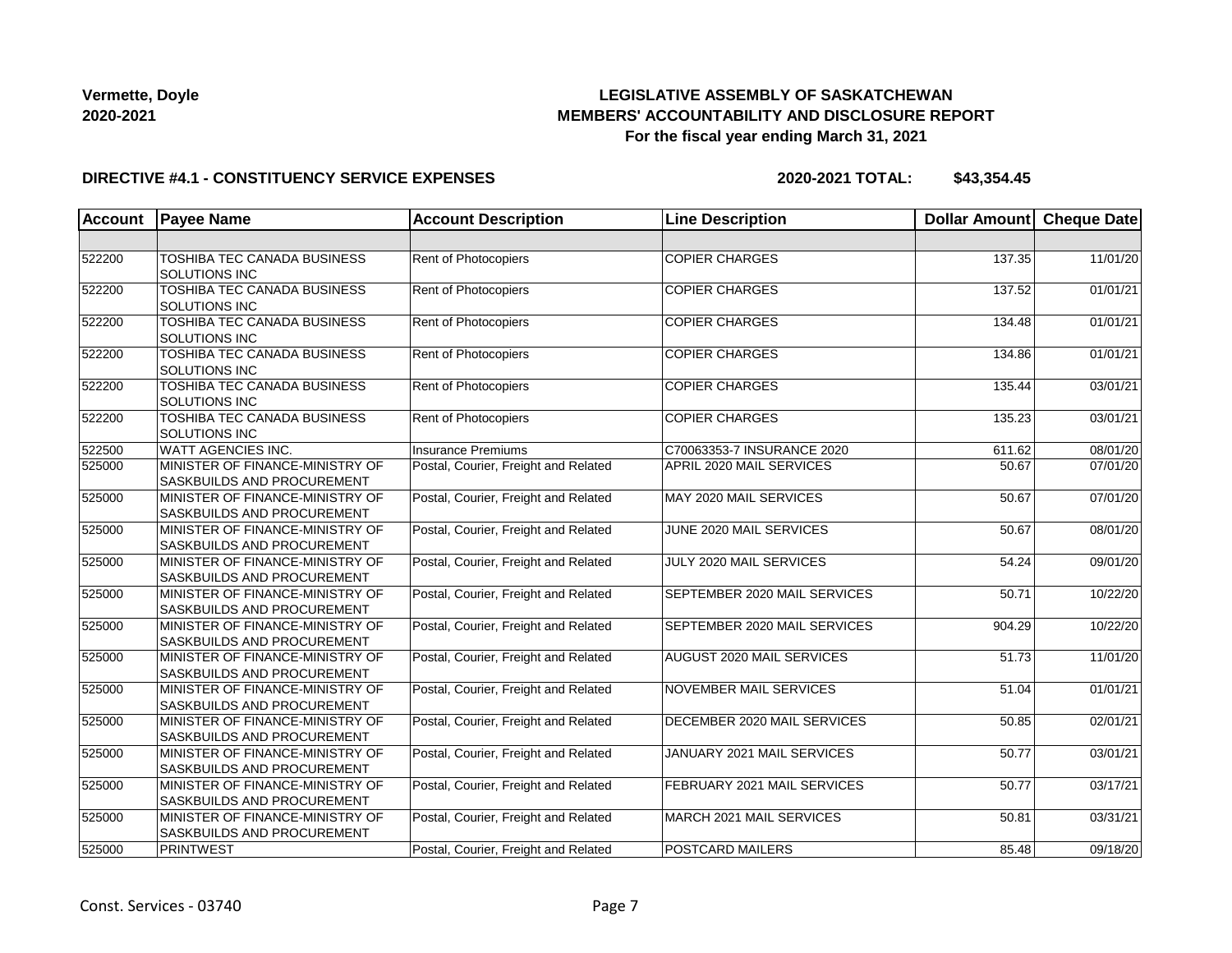# **LEGISLATIVE ASSEMBLY OF SASKATCHEWAN MEMBERS' ACCOUNTABILITY AND DISCLOSURE REPORT For the fiscal year ending March 31, 2021**

### **DIRECTIVE #4.1 - CONSTITUENCY SERVICE EXPENSES**

| <b>Account</b> | <b>Payee Name</b>              | <b>Account Description</b>              | <b>Line Description</b>          | <b>Dollar Amount</b> | <b>Cheque Date</b>    |
|----------------|--------------------------------|-----------------------------------------|----------------------------------|----------------------|-----------------------|
|                |                                |                                         |                                  |                      |                       |
| 528000         | POWERLAND COMPUTERS LTD.       | <b>Support Services</b>                 | <b>TECHNICAL SERVICE</b>         | 36.97                | 08/01/20              |
| 528000         | POWERLAND COMPUTERS LTD.       | Support Services                        | <b>TECHNICAL SERVICES</b>        | 221.81               | 08/01/20              |
| 528000         | POWERLAND COMPUTERS LTD.       | <b>Support Services</b>                 | <b>TECHNICAL SERVICE</b>         | 92.42                | 09/01/20              |
| 530000         | VERMETTE, DOYLE A.             | <b>Communications Development Costs</b> | REIMB: CALENDAR IMAGE            | 300.00               | 11/20/20              |
| 530500         | AIR RONGE, NORTHERN VILLAGE OF | Media Placement                         | <b>ADVERTISING</b>               | 50.00                | 01/14/21              |
| 530500         | ARCTIC RADIO (1982) LTD.       | Media Placement                         | <b>ADVERTISING - NO GST</b>      | 229.00               | 01/01/21              |
| 530500         | JAZZ MANAGEMENT LTD.           | Media Placement                         | <b>ADVERTISING</b>               | 41.67                | 06/01/20              |
| 530500         | JAZZ MANAGEMENT LTD.           | Media Placement                         | <b>ADVERTISING</b>               | 41.67                | 06/01/20              |
| 530500         | JAZZ MANAGEMENT LTD.           | Media Placement                         | ADVERTISING                      | 41.67                | 06/01/20              |
| 530500         | JAZZ MANAGEMENT LTD.           | Media Placement                         | <b>ADVERTISING</b>               | 41.67                | 07/01/20              |
| 530500         | JAZZ MANAGEMENT LTD.           | Media Placement                         | <b>ADVERTISING</b>               | 41.67                | 08/01/20              |
| 530500         | JAZZ MANAGEMENT LTD.           | Media Placement                         | ADVERTISING-ENDS SEPTEMBER 15/20 | 20.84                | 09/01/20              |
| 530500         | JIM PATTISON BROADCAST GROUP   | Media Placement                         | <b>ADVERTISING</b>               | 266.67               | 07/01/20              |
| 530500         | JIM PATTISON BROADCAST GROUP   | Media Placement                         | <b>ADVERTISING</b>               | 233.33               | 09/21/20              |
| 530500         | LAC LA RONGE INDIAN BAND       | Media Placement                         | ADVERTISING                      | 1,500.00             | 09/10/20              |
| 530500         | <b>MADD MESSAGE</b>            | Media Placement                         | <b>ADVERTISING</b>               | 51.92                | 12/01/20              |
| 530500         | MISSINIPI BROADCASTING CORP.   | Media Placement                         | <b>ADVERTISING</b>               | 486.00               | 06/01/20              |
| 530500         | MISSINIPI BROADCASTING CORP.   | Media Placement                         | <b>ADVERTISING</b>               | 500.00               | 07/01/20              |
| 530500         | MISSINIPI BROADCASTING CORP.   | Media Placement                         | <b>ADVERTISING</b>               | 58.74                | 09/01/20              |
| 530500         | MISSINIPI BROADCASTING CORP.   | Media Placement                         | <b>ADVERTISING</b>               | 1,700.00             | 09/01/20              |
| 530500         | MISSINIPI BROADCASTING CORP.   | Media Placement                         | <b>ADVERTISING</b>               | 1,267.20             | 09/01/20              |
| 530500         | MISSINIPI BROADCASTING CORP.   | Media Placement                         | <b>ADVERTISING</b>               | 1,500.00             | 01/01/21              |
| 530500         | <b>NORTHERN LIGHTS HOCKEY</b>  | Media Placement                         | ADVERTISING - NO GST             | 750.00               | 11/06/20              |
|                | DEVELOPMENT INC.               |                                         |                                  |                      |                       |
| 530500         | <b>NOW COMMUNICATIONS</b>      | Media Placement                         | <b>ADVERTISING</b>               | 5,000.00             | 09/16/20              |
| 530500         | POSTMEDIA NETWORK INC.         | Media Placement                         | <b>ADVERTISING</b>               | 21.15                | 12/01/20              |
| 530500         | PUETZ ENTERPRISES LTD          | Media Placement                         | ADVERTISING                      | 66.67                | 04/01/20              |
| 530500         | <b>PUETZ ENTERPRISES LTD</b>   | Media Placement                         | <b>ADVERTISING</b>               | 66.66                | 06/01/20              |
| 530500         | PUETZ ENTERPRISES LTD          | Media Placement                         | <b>ADVERTISING</b>               | 66.67                | 06/01/20              |
| 530500         | PUETZ ENTERPRISES LTD          | Media Placement                         | <b>ADVERTISING</b>               | 66.66                | 07/01/20              |
| 530500         | PUETZ ENTERPRISES LTD          | Media Placement                         | <b>ADVERTISING</b>               | 66.67                | 08/01/20              |
| 530500         | PUETZ ENTERPRISES LTD          | Media Placement                         | <b>ADVERTISING</b>               | 33.33                | 09/01/20              |
| 530500         | SENATOR MYLES VENNE SCHOOL     | Media Placement                         | ADVERTISING                      | 1,000.00             | 09/01/20              |
| 530800         | <b>PRINTWEST</b>               | Publications                            | POSTCARD MAILERS                 | 858.60               | 09/18/20              |
| 530900         | <b>BURKITT'S FLOWERS LTD.</b>  | <b>Promotional Items</b>                | <b>FLORAL ARRANGEMENT</b>        | 63.60                | 07/01/20              |
| 530900         | <b>BURKITT'S FLOWERS LTD.</b>  | <b>Promotional Items</b>                | <b>FLORAL ARRANGEMENT</b>        | 63.60                | $\overline{07}/01/20$ |
| 530900         | <b>BURKITT'S FLOWERS LTD.</b>  | Promotional Items                       | <b>FLORAL ARRANGEMENT</b>        | 63.60                | 07/01/20              |
| 530900         | <b>BURKITT'S FLOWERS LTD.</b>  | <b>Promotional Items</b>                | <b>FLORAL ARRANGEMENT</b>        | 63.60                | 08/01/20              |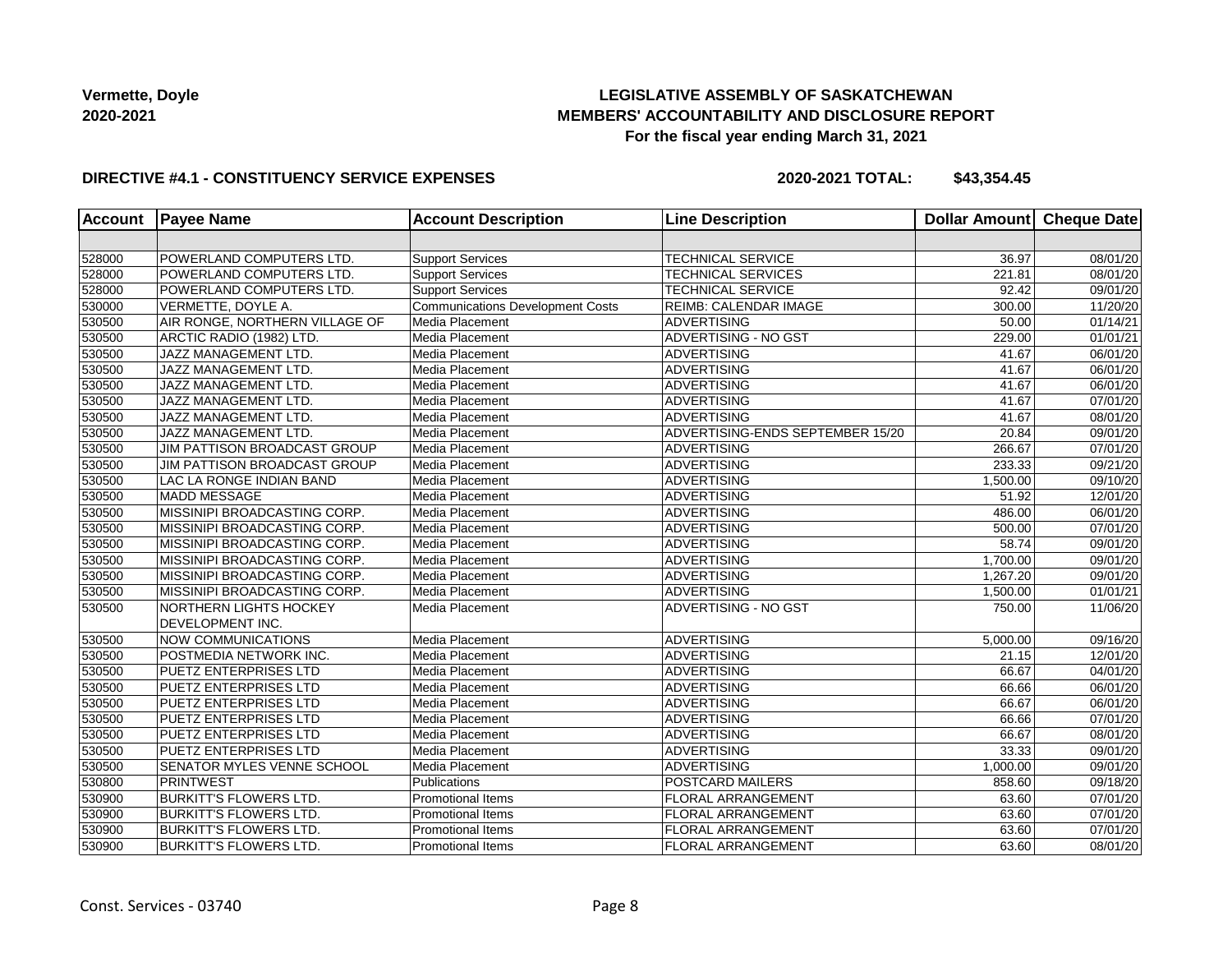# **LEGISLATIVE ASSEMBLY OF SASKATCHEWAN MEMBERS' ACCOUNTABILITY AND DISCLOSURE REPORT For the fiscal year ending March 31, 2021**

### **DIRECTIVE #4.1 - CONSTITUENCY SERVICE EXPENSES**

| <b>Account</b> | <b>Payee Name</b>                         | <b>Account Description</b> | <b>Line Description</b>   | <b>Dollar Amount</b> | <b>Cheque Date</b> |
|----------------|-------------------------------------------|----------------------------|---------------------------|----------------------|--------------------|
|                |                                           |                            |                           |                      |                    |
| 530900         | <b>BURKITT'S FLOWERS LTD.</b>             | Promotional Items          | FLORAL ARRANGEMENT        | 63.60                | 08/01/20           |
| 530900         | <b>BURKITT'S FLOWERS LTD.</b>             | <b>Promotional Items</b>   | <b>FLORAL ARRANGEMENT</b> | 63.60                | 09/01/20           |
| 530900         | <b>BURKITT'S FLOWERS LTD.</b>             | Promotional Items          | <b>FLORAL ARRANGEMENT</b> | 63.60                | 09/01/20           |
| 530900         | <b>BURKITT'S FLOWERS LTD.</b>             | Promotional Items          | <b>FLORAL ARRANGEMENT</b> | 63.60                | 09/03/20           |
| 530900         | <b>BURKITT'S FLOWERS LTD.</b>             | <b>Promotional Items</b>   | <b>FLORAL ARRANGEMENT</b> | 63.60                | 09/03/20           |
| 530900         | BURKITT'S FLOWERS LTD.                    | Promotional Items          | <b>FLORAL ARRANGEMENT</b> | 63.60                | 09/10/20           |
| 530900         | <b>BURKITT'S FLOWERS LTD.</b>             | <b>Promotional Items</b>   | <b>FLORAL ARRANGEMENT</b> | 73.60                | 02/01/21           |
| 530900         | <b>BURKITT'S FLOWERS LTD.</b>             | Promotional Items          | <b>FLORAL ARRANGEMENT</b> | 63.60                | 02/01/21           |
| 530900         | <b>BURKITT'S FLOWERS LTD.</b>             | Promotional Items          | <b>FLORAL ARRANGEMENT</b> | 63.60                | 02/01/21           |
| 530900         | <b>BURKITT'S FLOWERS LTD.</b>             | Promotional Items          | <b>FLORAL ARRANGEMENT</b> | 63.60                | 03/01/21           |
| 530900         | <b>BURKITT'S FLOWERS LTD.</b>             | <b>Promotional Items</b>   | <b>FLORAL ARRANGEMENT</b> | 73.60                | 03/08/21           |
| 530900         | <b>COUNTRY NORTH FLORISTS &amp; GIFTS</b> | <b>Promotional Items</b>   | <b>FLORAL ARRANGEMENT</b> | 53.00                | 06/01/20           |
| 530900         | <b>COUNTRY NORTH FLORISTS &amp; GIFTS</b> | <b>Promotional Items</b>   | <b>FLORAL ARRANGEMENT</b> | 53.00                | 06/01/20           |
| 530900         | <b>COUNTRY NORTH FLORISTS &amp; GIFTS</b> | <b>Promotional Items</b>   | <b>FLORAL ARRANGEMENT</b> | 53.00                | 06/01/20           |
| 530900         | <b>COUNTRY NORTH FLORISTS &amp; GIFTS</b> | Promotional Items          | <b>FLORAL ARRANGEMENT</b> | 53.00                | 06/01/20           |
| 530900         | COUNTRY NORTH FLORISTS & GIFTS            | Promotional Items          | <b>FLORAL ARRANGEMENT</b> | 53.00                | 07/01/20           |
| 530900         | COUNTRY NORTH FLORISTS & GIFTS            | Promotional Items          | <b>FLORAL ARRANGEMENT</b> | 50.00                | 07/01/20           |
| 530900         | <b>COUNTRY NORTH FLORISTS &amp; GIFTS</b> | <b>Promotional Items</b>   | <b>FLORAL ARRANGEMENT</b> | 53.00                | 08/01/20           |
| 530900         | <b>COUNTRY NORTH FLORISTS &amp; GIFTS</b> | <b>Promotional Items</b>   | FLORAL ARRANGEMENT        | 53.00                | 08/01/20           |
| 530900         | COUNTRY NORTH FLORISTS & GIFTS            | <b>Promotional Items</b>   | <b>FLORAL ARRANGEMENT</b> | 53.00                | 08/01/20           |
| 530900         | COUNTRY NORTH FLORISTS & GIFTS            | Promotional Items          | <b>FLORAL ARRANGEMENT</b> | 53.00                | 08/01/20           |
| 530900         | COUNTRY NORTH FLORISTS & GIFTS            | Promotional Items          | <b>FLORAL ARRANGEMENT</b> | 53.00                | 09/01/20           |
| 530900         | <b>COUNTRY NORTH FLORISTS &amp; GIFTS</b> | <b>Promotional Items</b>   | <b>FLORAL ARRANGEMENT</b> | 53.00                | 09/01/20           |
| 530900         | <b>COUNTRY NORTH FLORISTS &amp; GIFTS</b> | Promotional Items          | <b>FLORAL ARRANGEMENT</b> | 53.00                | 09/01/20           |
| 530900         | <b>COUNTRY NORTH FLORISTS &amp; GIFTS</b> | <b>Promotional Items</b>   | <b>FLORAL ARRANGEMENT</b> | 53.00                | 09/01/20           |
| 530900         | <b>COUNTRY NORTH FLORISTS &amp; GIFTS</b> | Promotional Items          | <b>FLORAL ARRANGEMENT</b> | 53.00                | 09/01/20           |
| 530900         | COUNTRY NORTH FLORISTS & GIFTS            | Promotional Items          | <b>FLORAL ARRANGEMENT</b> | 53.00                | 09/01/20           |
| 530900         | COUNTRY NORTH FLORISTS & GIFTS            | Promotional Items          | <b>FLORAL ARRANGEMENT</b> | 53.00                | 09/01/20           |
| 530900         | <b>COUNTRY NORTH FLORISTS &amp; GIFTS</b> | <b>Promotional Items</b>   | <b>FLORAL ARRANGEMENT</b> | 53.00                | 09/01/20           |
| 530900         | <b>COUNTRY NORTH FLORISTS &amp; GIFTS</b> | <b>Promotional Items</b>   | <b>FLORAL ARRANGEMENT</b> | 53.00                | 09/01/20           |
| 530900         | COUNTRY NORTH FLORISTS & GIFTS            | Promotional Items          | FLORAL ARRANGEMENT        | 53.00                | 09/01/20           |
| 530900         | COUNTRY NORTH FLORISTS & GIFTS            | <b>Promotional Items</b>   | FLORAL ARRANGEMENT        | 53.00                | 09/01/20           |
| 530900         | <b>COUNTRY NORTH FLORISTS &amp; GIFTS</b> | Promotional Items          | <b>FLORAL ARRANGEMENT</b> | 53.00                | 09/01/20           |
| 530900         | COUNTRY NORTH FLORISTS & GIFTS            | Promotional Items          | <b>FLORAL ARRANGEMENT</b> | 53.00                | 09/01/20           |
| 530900         | <b>COUNTRY NORTH FLORISTS &amp; GIFTS</b> | <b>Promotional Items</b>   | <b>FLORAL ARRANGEMENT</b> | 53.00                | 09/01/20           |
| 530900         | <b>COUNTRY NORTH FLORISTS &amp; GIFTS</b> | <b>Promotional Items</b>   | <b>FLORAL ARRANGEMENT</b> | 53.00                | 09/01/20           |
| 530900         | <b>COUNTRY NORTH FLORISTS &amp; GIFTS</b> | <b>Promotional Items</b>   | <b>FLORAL ARRANGEMENT</b> | 53.00                | 09/01/20           |
| 530900         | <b>COUNTRY NORTH FLORISTS &amp; GIFTS</b> | <b>Promotional Items</b>   | <b>FLORAL ARRANGEMENT</b> | 53.00                | 10/01/20           |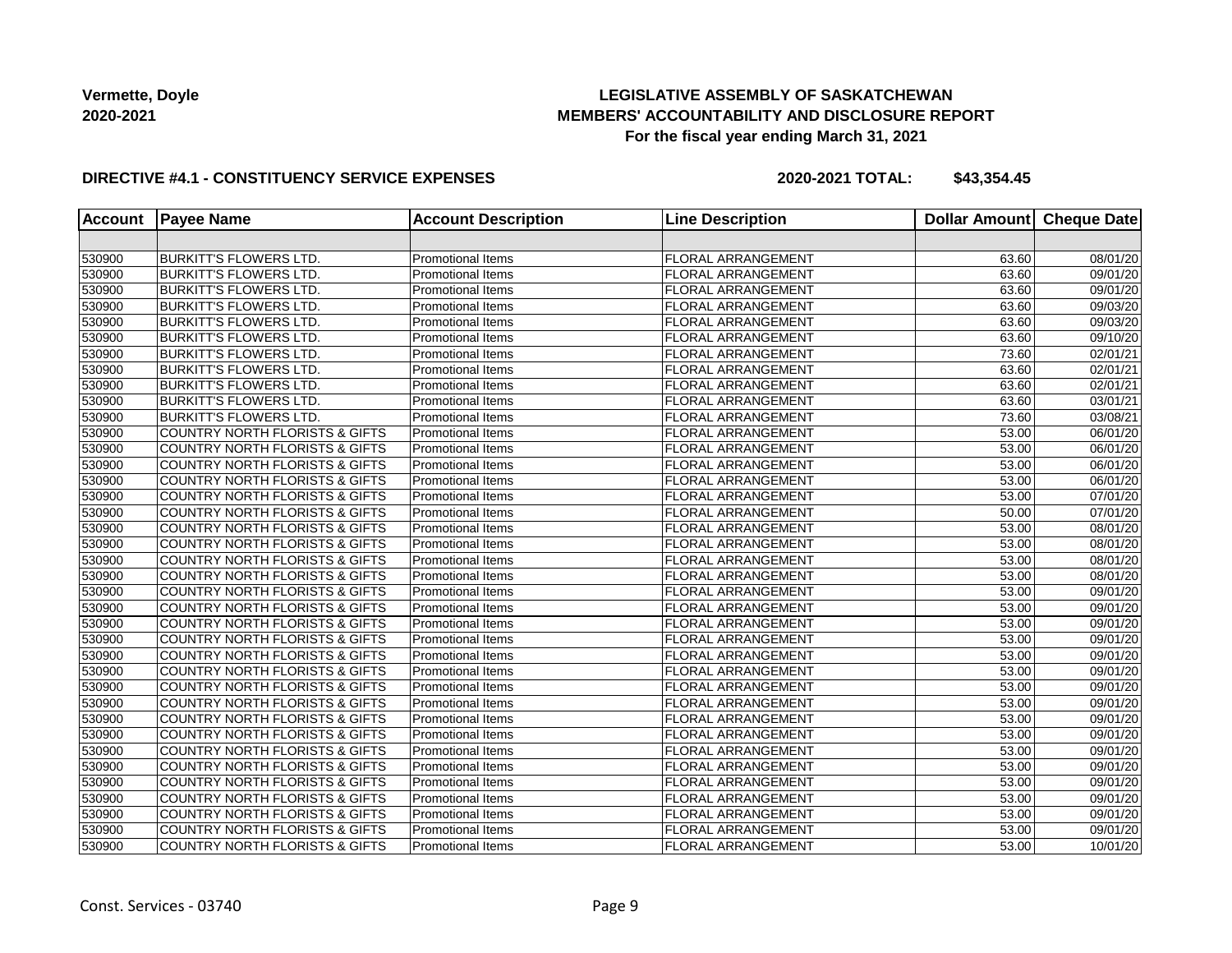# **LEGISLATIVE ASSEMBLY OF SASKATCHEWAN MEMBERS' ACCOUNTABILITY AND DISCLOSURE REPORT For the fiscal year ending March 31, 2021**

### **DIRECTIVE #4.1 - CONSTITUENCY SERVICE EXPENSES**

| <b>Account</b> | <b>Payee Name</b>                         | <b>Account Description</b>         | <b>Line Description</b>         | <b>Dollar Amount</b> | Cheque Date |
|----------------|-------------------------------------------|------------------------------------|---------------------------------|----------------------|-------------|
|                |                                           |                                    |                                 |                      |             |
| 530900         | COUNTRY NORTH FLORISTS & GIFTS            | Promotional Items                  | <b>FLORAL ARRANGEMENT</b>       | 53.00                | 10/01/20    |
| 530900         | <b>COUNTRY NORTH FLORISTS &amp; GIFTS</b> | <b>Promotional Items</b>           | <b>FLORAL ARRANGEMENT</b>       | 53.00                | 10/01/20    |
| 530900         | <b>COUNTRY NORTH FLORISTS &amp; GIFTS</b> | <b>Promotional Items</b>           | <b>FLORAL ARRANGEMENT</b>       | 53.00                | 10/01/20    |
| 530900         | NABRUN HOLDINGS LTD.                      | <b>Promotional Items</b>           | <b>FLORAL ARRANGEMENT</b>       | 53.00                | 01/12/21    |
| 530900         | NABRUN HOLDINGS LTD.                      | <b>Promotional Items</b>           | <b>FLORAL ARRANGEMENT</b>       | 53.00                | 01/12/21    |
| 530900         | NABRUN HOLDINGS LTD.                      | <b>Promotional Items</b>           | <b>FLORAL ARRANGEMENT</b>       | 53.00                | 01/17/21    |
| 530900         | NABRUN HOLDINGS LTD.                      | <b>Promotional Items</b>           | <b>FLORAL ARRANGEMENT</b>       | 53.00                | 01/17/21    |
| 530900         | NABRUN HOLDINGS LTD.                      | Promotional Items                  | <b>FLOWERS</b>                  | 53.00                | 02/01/21    |
| 530900         | NABRUN HOLDINGS LTD.                      | Promotional Items                  | <b>FLOWERS</b>                  | 53.00                | 02/01/21    |
| 530900         | NABRUN HOLDINGS LTD.                      | Promotional Items                  | <b>FLORAL ARRANGEMENT</b>       | 53.00                | 03/01/21    |
| 530900         | NABRUN HOLDINGS LTD.                      | Promotional Items                  | FLORAL ARRANGEMENT              | 53.00                | 03/01/21    |
| 530900         | NABRUN HOLDINGS LTD.                      | <b>Promotional Items</b>           | <b>FLORAL ARRANGEMENT</b>       | 53.00                | 03/01/21    |
| 530900         | NABRUN HOLDINGS LTD.                      | <b>Promotional Items</b>           | <b>FLORAL ARRANGEMENT</b>       | 53.00                | 03/01/21    |
| 530900         | NABRUN HOLDINGS LTD.                      | <b>Promotional Items</b>           | <b>FLORAL ARRANGEMENT</b>       | 53.00                | 03/01/21    |
| 530900         | NABRUN HOLDINGS LTD.                      | <b>Promotional Items</b>           | <b>FLORAL ARRANGEMENT</b>       | 53.00                | 03/14/21    |
| 530900         | NABRUN HOLDINGS LTD.                      | Promotional Items                  | <b>FLORAL ARRANGEMENT</b>       | 53.00                | 03/14/21    |
| 530900         | NABRUN HOLDINGS LTD.                      | <b>Promotional Items</b>           | <b>FLORAL ARRANGEMENT</b>       | 53.00                | 03/14/21    |
| 530900         | PRINT-IT CENTRES                          | <b>Promotional Items</b>           | <b>CALENDAR MAGNETS</b>         | 1,775.50             | 01/01/21    |
| 542000         | RATT, JUDE W                              | Travel                             | C.A. TRAVEL                     | 177.28               | 09/01/20    |
| 542000         | RATT, JUDE W                              | Travel                             | C.A. TRAVEL NOVEMBER 13, 2020   | 299.00               | 11/13/20    |
| 542000         | RATT, JUDE W                              | Travel                             | C.A. TRAVEL / OFFICE SUPPLIES   | 253.36               | 03/24/21    |
| 555000         | 101293482 SK LIMITED                      | Other Material and Supplies        | <b>OFFICE SUPPLIES</b>          | 11.00                | 03/26/21    |
| 555000         | <b>COMPTECH INNOVATION</b>                | Other Material and Supplies        | OFFICE SUPPLIES-NO GST, PST     | 137.97               | 07/01/20    |
|                |                                           |                                    | <b>APPLIES</b>                  |                      |             |
| 555000         | <b>KEETHANOW LUMBER &amp; FURNITURE</b>   | Other Material and Supplies        | <b>CERAMIC HEATER</b>           | 54.96                | 02/01/21    |
| 555000         | <b>KEETHANOW LUMBER &amp; FURNITURE</b>   | <b>Other Material and Supplies</b> | <b>OFFICE SUPPLIES - NO GST</b> | 39.20                | 03/01/21    |
| 555000         | <b>RATT, JUDE W</b>                       | <b>Other Material and Supplies</b> | C.A. TRAVEL / OFFICE SUPPLIES   | 143.87               | 03/24/21    |
| 555000         | <b>SVE PURIFIED WATER</b>                 | Other Material and Supplies        | <b>OFFICE SUPPLIES</b>          | 20.00                | 08/01/20    |
| 555000         | <b>SVE PURIFIED WATER</b>                 | Other Material and Supplies        | <b>OFFICE SUPPLIES</b>          | 22.00                | 02/03/21    |
| 555000         | VERMETTE, DOYLE A.                        | Other Material and Supplies        | <b>REIMB: OFFICE SUPPLIES</b>   | 27.74                | 07/01/20    |
| 555000         | VERMETTE, DOYLE A.                        | Other Material and Supplies        | <b>REIMB: OFFICE SUPPLIES</b>   | 123.57               | 12/01/20    |
| 555000         | <b>WIRELESS AGE</b>                       | Other Material and Supplies        | <b>OFFICE SUPPLIES</b>          | 71.55                | 06/17/20    |
| 564300         | POWERLAND COMPUTERS LTD.                  | Computer Hardware - Exp.           | <b>COMPUTER EQUIPMENT</b>       | 1,005.24             | 11/01/20    |
| 564300         | POWERLAND COMPUTERS LTD.                  | Computer Hardware - Exp.           | COMPUTER EQUIPMENT/SOFTWARE     | 676.78               | 11/01/20    |
| 564300         | POWERLAND COMPUTERS LTD.                  | Computer Hardware - Exp.           | HO PROBOOK                      | 1,059.79             | 03/31/21    |
| 564600         | POWERLAND COMPUTERS LTD.                  | Computer Software - Exp            | SOPHOS MSP AGREEMENT            | 3.39                 | 05/01/20    |
| 564600         | POWERLAND COMPUTERS LTD.                  | Computer Software - Exp            | SOPHOS MSP AGREEMENT            | 3.39                 | 06/01/20    |
| 564600         | POWERLAND COMPUTERS LTD.                  | Computer Software - Exp            | SOPHOS MSP AGREEMENT            | 3.39                 | 08/01/20    |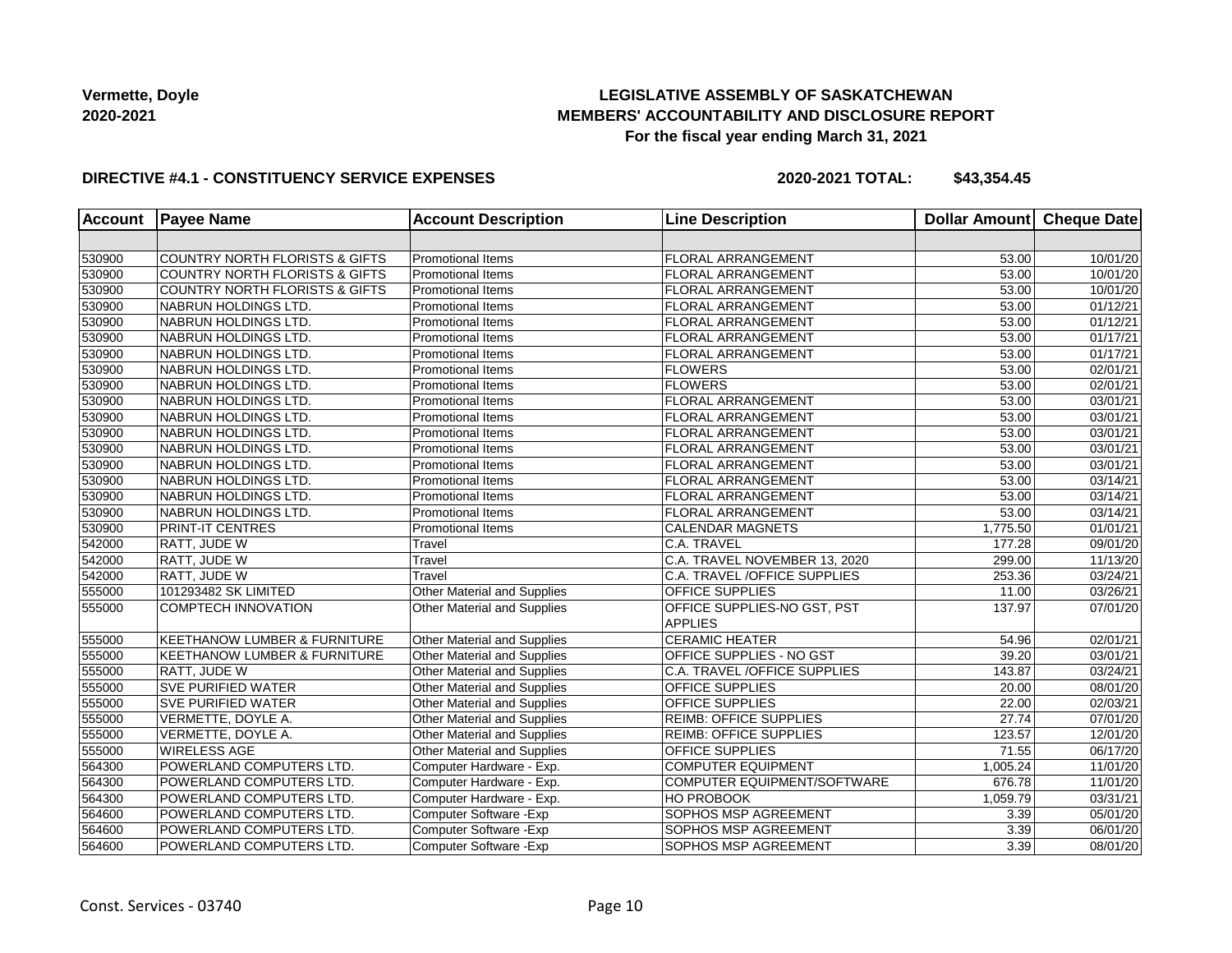# **LEGISLATIVE ASSEMBLY OF SASKATCHEWAN MEMBERS' ACCOUNTABILITY AND DISCLOSURE REPORT For the fiscal year ending March 31, 2021**

### **DIRECTIVE #4.1 - CONSTITUENCY SERVICE EXPENSES**

| lAccount | <b>IPavee Name</b>               | <b>Account Description</b> | <b>Line Description</b>              | <b>Dollar Amountl Cheque Date</b> |          |
|----------|----------------------------------|----------------------------|--------------------------------------|-----------------------------------|----------|
|          |                                  |                            |                                      |                                   |          |
| 564600   | <b>IPOWERLAND COMPUTERS LTD.</b> | Computer Software - Exp    | <b>ISOPHOS MSP AGREEMENT JULY/20</b> | 3.39                              | 10/01/20 |
| 564600   | <b>IPOWERLAND COMPUTERS LTD.</b> | Computer Software - Exp    | COMPUTER EQUIPMENT/SOFTWARE          | 328.77                            | 11/01/20 |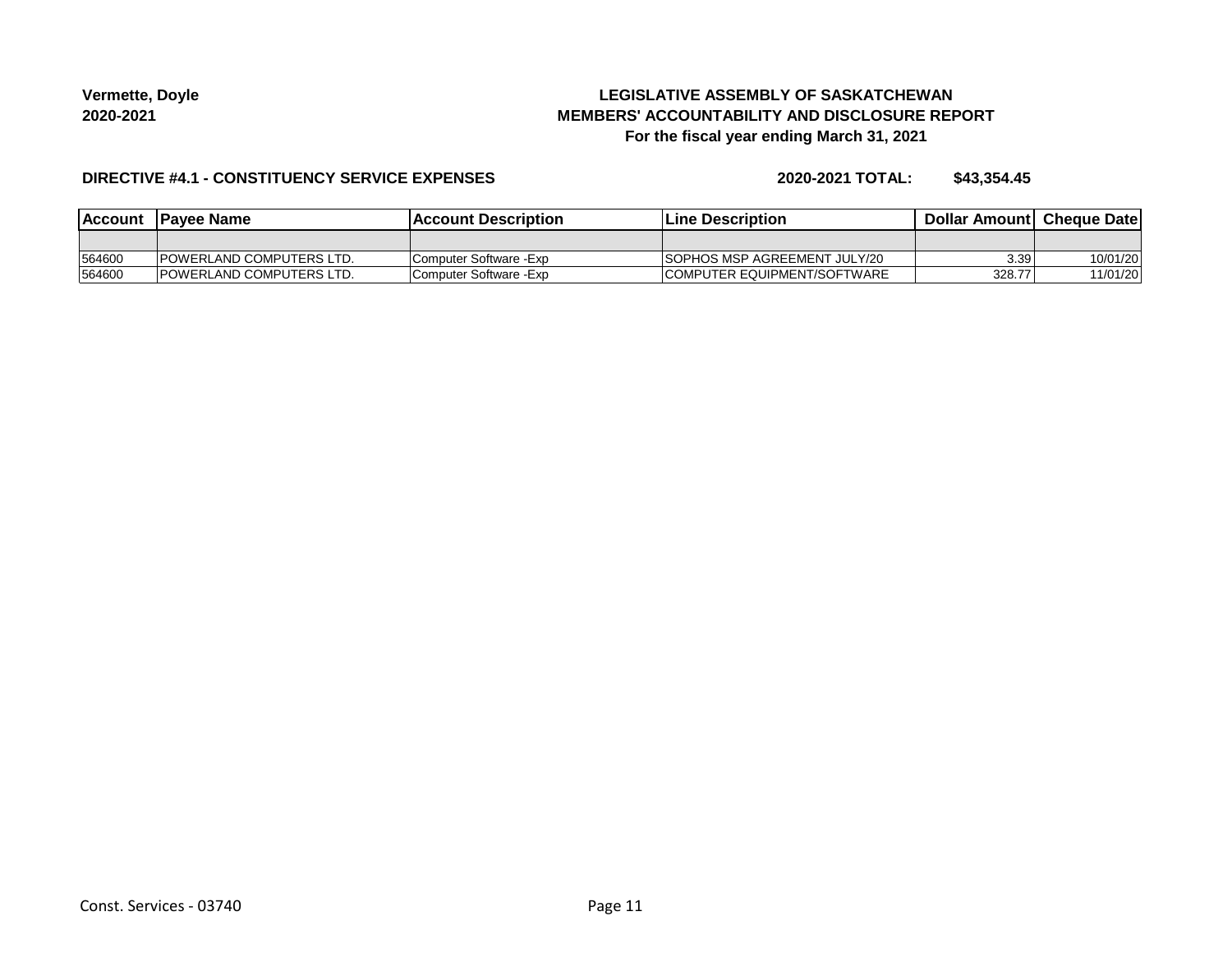# **LEGISLATIVE ASSEMBLY OF SASKATCHEWAN MEMBERS' ACCOUNTABILITY AND DISCLOSURE REPORT For the fiscal year ending March 31, 2021**

### **DIRECTIVE #6 - CONSTITUENCY ASSISTANT EXPENSES**

**2020-2021 TOTAL: \$52,643.10**

| <b>Account</b> | <b>Payee Name</b>       | <b>Account Description</b>                              | Dollar Amount Cheque Date |                       |
|----------------|-------------------------|---------------------------------------------------------|---------------------------|-----------------------|
|                |                         |                                                         |                           |                       |
| 513000         | BERNATCHEZ, DEVIN D. J. | Out-of-Scope Permanent                                  | 0.00                      | $\overline{04/01/20}$ |
| 513000         | BERNATCHEZ, DEVIN D. J. | Out-of-Scope Permanent                                  | $-447.11$                 | 04/13/20              |
| 513000         | BERNATCHEZ, DEVIN D. J. | Out-of-Scope Permanent                                  | 2,235.53                  | 04/14/20              |
| 513000         | BERNATCHEZ, DEVIN D. J. | Out-of-Scope Permanent                                  | 2,235.53                  | 05/01/20              |
| 513000         | BERNATCHEZ, DEVIN D. J. | Out-of-Scope Permanent                                  | 2,235.53                  | 05/13/20              |
| 513000         | BERNATCHEZ, DEVIN D. J. | Out-of-Scope Permanent                                  | 2,235.53                  | 05/27/20              |
| 513000         | BERNATCHEZ, DEVIN D. J. | Out-of-Scope Permanent                                  | 1,042.13                  | 06/10/20              |
| 513000         | BERNATCHEZ, DEVIN D. J. | Out-of-Scope Permanent                                  | 600.00                    | 06/10/20              |
| 513000         | BERNATCHEZ, DEVIN D. J. | Out-of-Scope Permanent                                  | 0.00                      | 06/24/20              |
| 513000         | RATT, JUDE W            | Out-of-Scope Permanent                                  | 2,264.62                  | 11/24/20              |
| 513000         | RATT, JUDE W            | Out-of-Scope Permanent                                  | 2,264.62                  | 12/09/20              |
| 513000         | RATT, JUDE W            | Out-of-Scope Permanent                                  | 2.264.62                  | 12/22/20              |
| 513000         | RATT, JUDE W            | Out-of-Scope Permanent                                  | 2,264.61                  | 01/06/21              |
| 513000         | RATT, JUDE W            | Out-of-Scope Permanent                                  | 2,264.62                  | 01/20/21              |
| 513000         | RATT, JUDE W            | Out-of-Scope Permanent                                  | 2,264.62                  | 02/03/21              |
| 513000         | RATT, JUDE W            | Out-of-Scope Permanent                                  | 2,264.62                  | 02/17/21              |
| 513000         | RATT, JUDE W            | Out-of-Scope Permanent                                  | 5,764.62                  | 03/03/21              |
| 513000         | RATT, JUDE W            | Out-of-Scope Permanent                                  | 2,264.62                  | 03/17/21              |
| 513000         | RATT, JUDE W            | Out-of-Scope Permanent                                  | 2,264.62                  | 03/30/21              |
| 513000         | RATT, JUDE W            | Out-of-Scope Permanent                                  | 679.38                    | 04/09/21              |
| 514000         | MORIN, PEARL D          | Casual/Term                                             | $-957.96$                 | 04/13/20              |
| 514000         | MORIN, PEARL D          | Casual/Term                                             | 957.96                    | 04/14/20              |
| 514000         | RATT, JUDE W            | Casual/Term                                             | 2,030.97                  | 07/22/20              |
| 514000         | RATT, JUDE W            | Casual/Term                                             | 2,030.97                  | 08/05/20              |
| 514000         | RATT, JUDE W            | Casual/Term                                             | 2,284.84                  | 08/19/20              |
| 514000         | RATT, JUDE W            | Casual/Term                                             | 2,284.84                  | 09/02/20              |
| 514000         | RATT, JUDE W            | Casual/Term                                             | 2,284.84                  | 09/16/20              |
| 514000         | RATT, JUDE W            | Casual/Term                                             | 2,538.72                  | 10/01/20              |
| 514000         | RATT, JUDE W            | Casual/Term                                             | 253.87                    | 10/06/20              |
| 514000         | RATT, JUDE W            | Casual/Term                                             | 1,269.35                  | 11/10/20              |
| 519900         | None (Default)          | Change in Y/E Accrued Empl Leave<br>Entitlements        | $-117.99$                 | 04/20/20              |
| 519900         | None (Default)          | Change in Y/E Accrued Empl Leave<br><b>Entitlements</b> | 819.98                    | 04/14/21              |
|                |                         |                                                         |                           |                       |